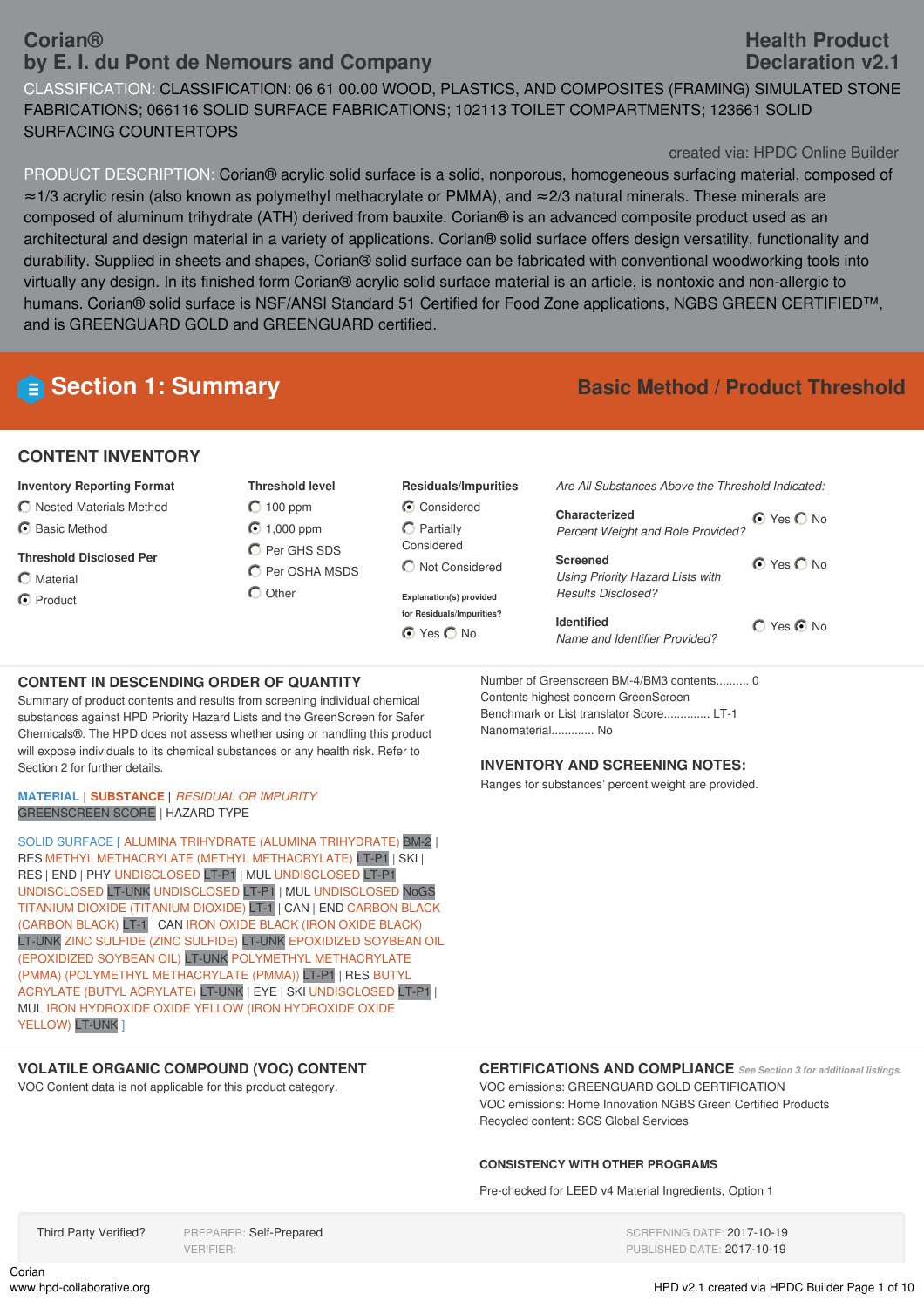Yes

 $\odot$  No

VERIFICATION #: EXPIRY DATE: 2020-10-19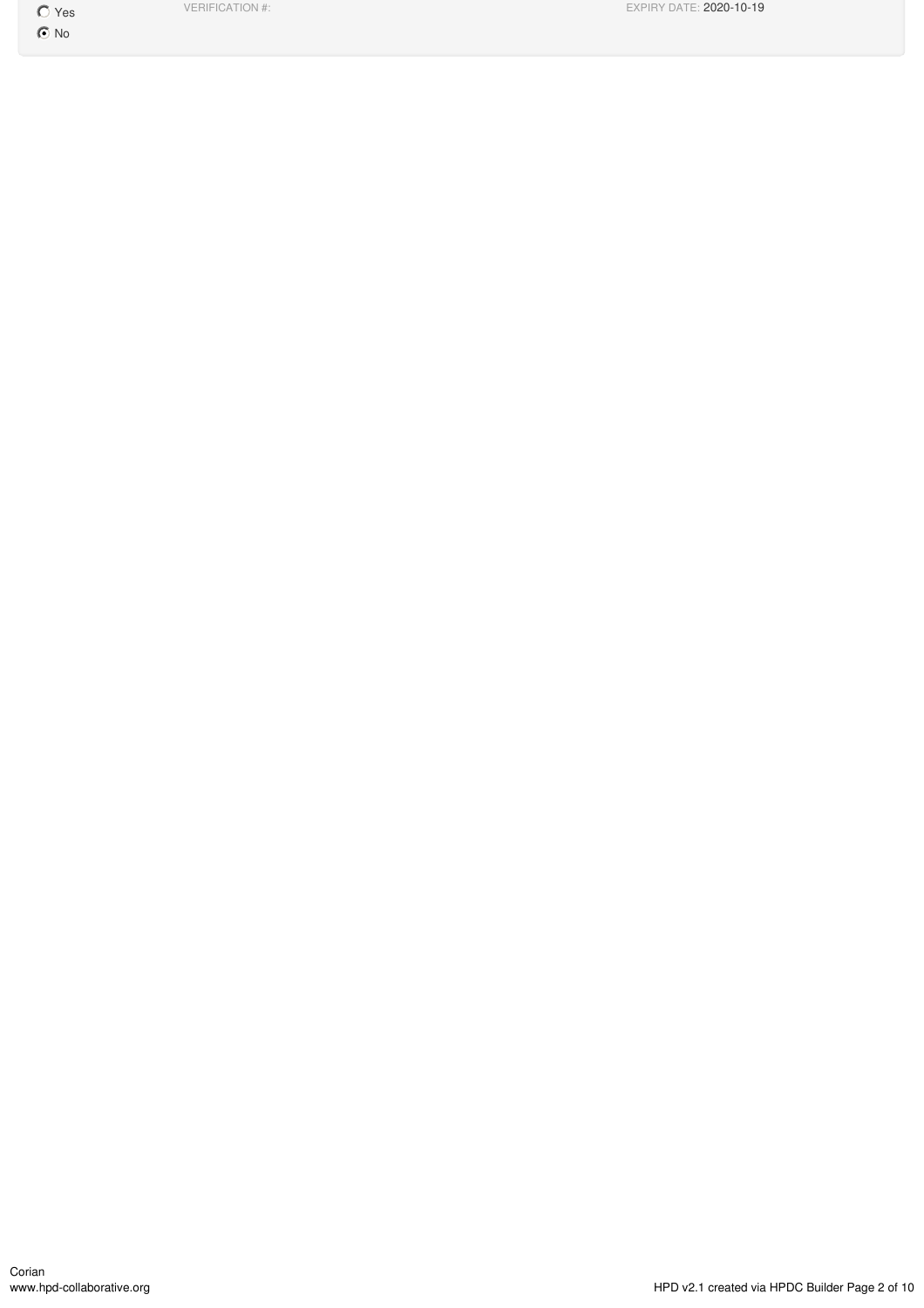This section lists contents in a product based on specific threshold(s) and reports detailed health information including hazards. This HPD uses the inventory method *indicated above, which is one of three possible methods:*

- *Basic Inventory method with Product-level threshold.*
- *Nested Material Inventory method with Product-level threshold*
- *Nested Material Inventory method with individual Material-level thresholds*

Definitions and requirements for the three inventory methods and requirements for each data field can be found in the HPD Open Standard version 2.1, available on the *HPDC website at: www.hpd-collaborative.org/hpd-2-1-standard*

### **SOLID SURFACE**

PRODUCT THRESHOLD: 1000 ppm RESIDUALS AND IMPURITIES CONSIDERED: Yes

RESIDUALS AND IMPURITIES NOTES: Corian® Acrylic Solid Surface products are comprised of reacted monomers and resins, inert mineral fillers, and colorants, and are manufactured in the form of sheets and shapes (sinks and wash basins). The material inputs for Corian® solid surface are encapsulated by polymerization of acrylic-based reactants in the manufacturing process. In its finished form, Corian® solid surface material is an article, is nontoxic and non-allergic to humans.

OTHER PRODUCT NOTES: Certain aesthetics contain Filled Acrylic Particles which are ground Corian® solid surface sheet material. Terra Collection aesthetics contain pre-consumer Recycled Filled Acrylic Particles. The recycled content in the Corian® Terra Collection is from edge trim and off-spec material which is diverted from the waste stream in the manufacturing process. The Corian® Terra Collection products/colors contain a minimum of 6%, 13% or 20% pre-consumer recycled acrylic resin content. The recycled content in Terra Collection products meet the definition in ISO 14021 standard [Environmental Labels and Declarations, Self-Declared Environmental Claims 9Type II Environmental Labeling] requirements for environmental claims.

#### **ALUMINA TRIHYDRATE (ALUMINA TRIHYDRATE)** ID: **21645-51-2**

| $\%$ : 55.0000 - 65.0000 | $GS:$ BM-2                 | RC: <b>None</b> | nano: <b>No</b> | ROLE: Non-halogen fire retardent/smoke suppressant/inert filler |
|--------------------------|----------------------------|-----------------|-----------------|-----------------------------------------------------------------|
| <b>HAZARDS:</b>          | AGENCY(IES) WITH WARNINGS: |                 |                 |                                                                 |
| <b>RESPIRATORY</b>       | AOEC - Asthmagens          |                 |                 | Asthmagen (ARs) - sensitizer-induced - inhalable forms only     |

SUBSTANCE NOTES: Synonyms for Aluminum Trihydrate (ATH) are Hydrated, Alumina, Alimuinum Trihydroxide, and Aluminum Hydroxide. ATH is a chemically inert filler/pigment. Corian® Acrylic Solid Surface products are comprised of reacted monomers and resins, inert mineral fillers, and colorants, and are manufactured in the form of sheets and shapes (sinks and wash basins). The material inputs for Corian® solid surface are encapsulated by polymerization of acrylic-based reactants in the manufacturing process. In its finished form, Corian® solid surface material is an article, is nontoxic and non-allergic to humans.

#### **METHYL METHACRYLATE (METHYL METHACRYLATE)** ID: **80-62-6**

| %: 5.0000 - 35.0000    | $GS: LT-PI$                | RC: None | nano: <b>No</b> | ROLE: Polymerizable monomer - acrylic resin   |
|------------------------|----------------------------|----------|-----------------|-----------------------------------------------|
| <b>HAZARDS:</b>        | AGENCY(IES) WITH WARNINGS: |          |                 |                                               |
| <b>SKIN IRRITATION</b> | EU - R-phrases             |          |                 | R38 - Irritating to skin                      |
| <b>SKIN SENSITIZE</b>  | EU - R-phrases             |          |                 | R43 - May cause sensitization by skin contact |
| <b>RESPIRATORY</b>     | AOEC - Asthmagens          |          |                 | Asthmagen (Rs) - sensitizer-induced           |
| <b>SKIN IRRITATION</b> | EU - GHS (H-Statements)    |          |                 | H315 - Causes skin irritation                 |
| <b>SKIN SENSITIZE</b>  | EU - GHS (H-Statements)    |          |                 | H317 - May cause an allergic skin reaction    |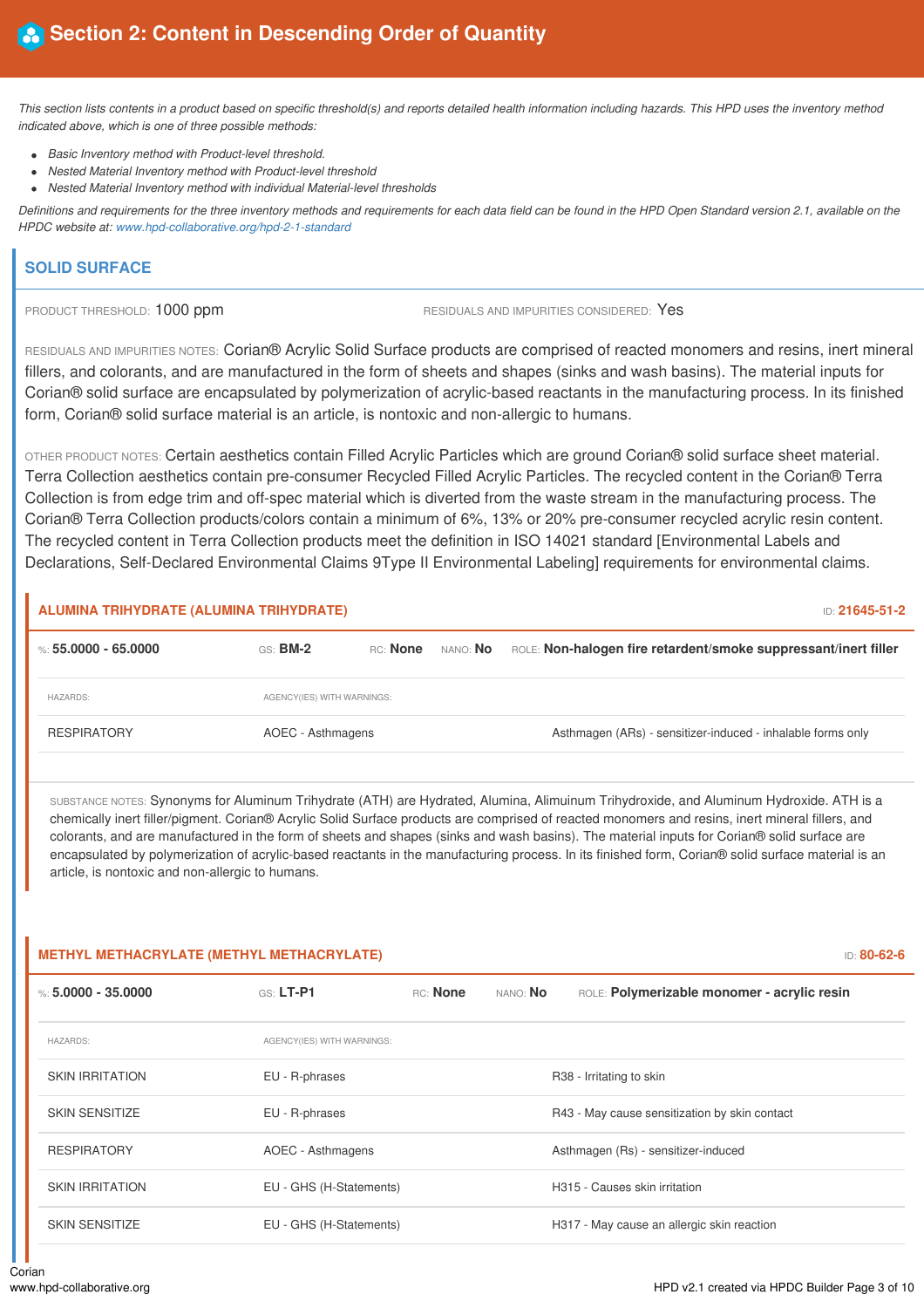| <b>ENDOCRINE</b>           | <b>TEDX</b> - Potential Endocrine Disruptors | <b>Potential Endocrine Disruptor</b>                    |
|----------------------------|----------------------------------------------|---------------------------------------------------------|
| SKIN SENSITIZE             | MAK                                          | Sensitizing Substance Sh - Danger of skin sensitization |
| PHYSICAL HAZARD (REACTIVE) | EU - GHS (H-Statements)                      | H225 - Highly flammable liquid and vapour               |

SUBSTANCE NOTES: Acrylic materials include various kinds of conventional acrylic group monomers, acrylic group partial polymers, vinyl monomers for copolymerization other than acrylic group monomers, or oligomers. A particularly good and especially preferred monomer is methyl methacrylate (MMA). MMA is a reactive monomer substance and becomes incorporated into the acrylic polymer (acrylic resin) and in its finished form, Corian® solid surface material is an article, is nontoxic and non-allergic to humans.

#### **UNDISCLOSED**

| %: 0.0000 - 1.0000 | GS: LT-P1                  | RC: None                                    | nano: <b>No</b> |  | ROLE: Cross-linking agent  |
|--------------------|----------------------------|---------------------------------------------|-----------------|--|----------------------------|
| <b>HAZARDS:</b>    | AGENCY(IES) WITH WARNINGS: |                                             |                 |  |                            |
| MULTIPLE           |                            | German FEA - Substances Hazardous to Waters |                 |  | Class 2 - Hazard to Waters |
|                    |                            |                                             |                 |  |                            |

SUBSTANCE NOTES: The reaction of a cross-linking, multifunctional reactive, substance forms a crosslinked network with the liquid acrylic-based polymerizable material. In its finished form, Corian® solid surface material is an article, is nontoxic and non-allergic to humans.

#### **UNDISCLOSED**

| %: 0.0000 - 0.7500 | GS: LT-P1                               | RC: None | NANO: <b>No</b> | ROLE: Cure agent |  |  |
|--------------------|-----------------------------------------|----------|-----------------|------------------|--|--|
| <b>HAZARDS:</b>    | AGENCY(IES) WITH WARNINGS:              |          |                 |                  |  |  |
| None Found         | No warnings found on HPD Priority lists |          |                 |                  |  |  |

SUBSTANCE NOTES: Cure agents, when activated, generate free radicals which then initiate the desired polymerization reactions and become incorporated into the acrylic polymer (acrylic resin). In its finished form, Corian® solid surface material is an article, is nontoxic and non-allergic to humans.

#### **UNDISCLOSED**

| %: 0.0000 - 0.7500                                                                                                                                                                                                                                                                                                | GS: LT-UNK                              | RC: None | nano: <b>No</b> | ROLE: Cure agent |  |  |
|-------------------------------------------------------------------------------------------------------------------------------------------------------------------------------------------------------------------------------------------------------------------------------------------------------------------|-----------------------------------------|----------|-----------------|------------------|--|--|
| <b>HAZARDS:</b>                                                                                                                                                                                                                                                                                                   | AGENCY(IES) WITH WARNINGS:              |          |                 |                  |  |  |
| None Found                                                                                                                                                                                                                                                                                                        | No warnings found on HPD Priority lists |          |                 |                  |  |  |
| SUBSTANCE NOTES: Cure agents, when activated, generate free radicals which then initiate the desired polymerization reactions and become<br>incorporated into the acrylic polymer (acrylic resin). In its finished form, Corian® solid surface material is an article, is nontoxic and non-allergic to<br>humans. |                                         |          |                 |                  |  |  |
| <b>UNDISCLOSED</b>                                                                                                                                                                                                                                                                                                |                                         |          |                 |                  |  |  |
| %: 0.0000 - 0.7500                                                                                                                                                                                                                                                                                                | GS: LT-P1                               | RC: None | NANO: <b>No</b> | ROLE: Additive   |  |  |
| <b>HAZARDS:</b>                                                                                                                                                                                                                                                                                                   | AGENCY(IES) WITH WARNINGS:              |          |                 |                  |  |  |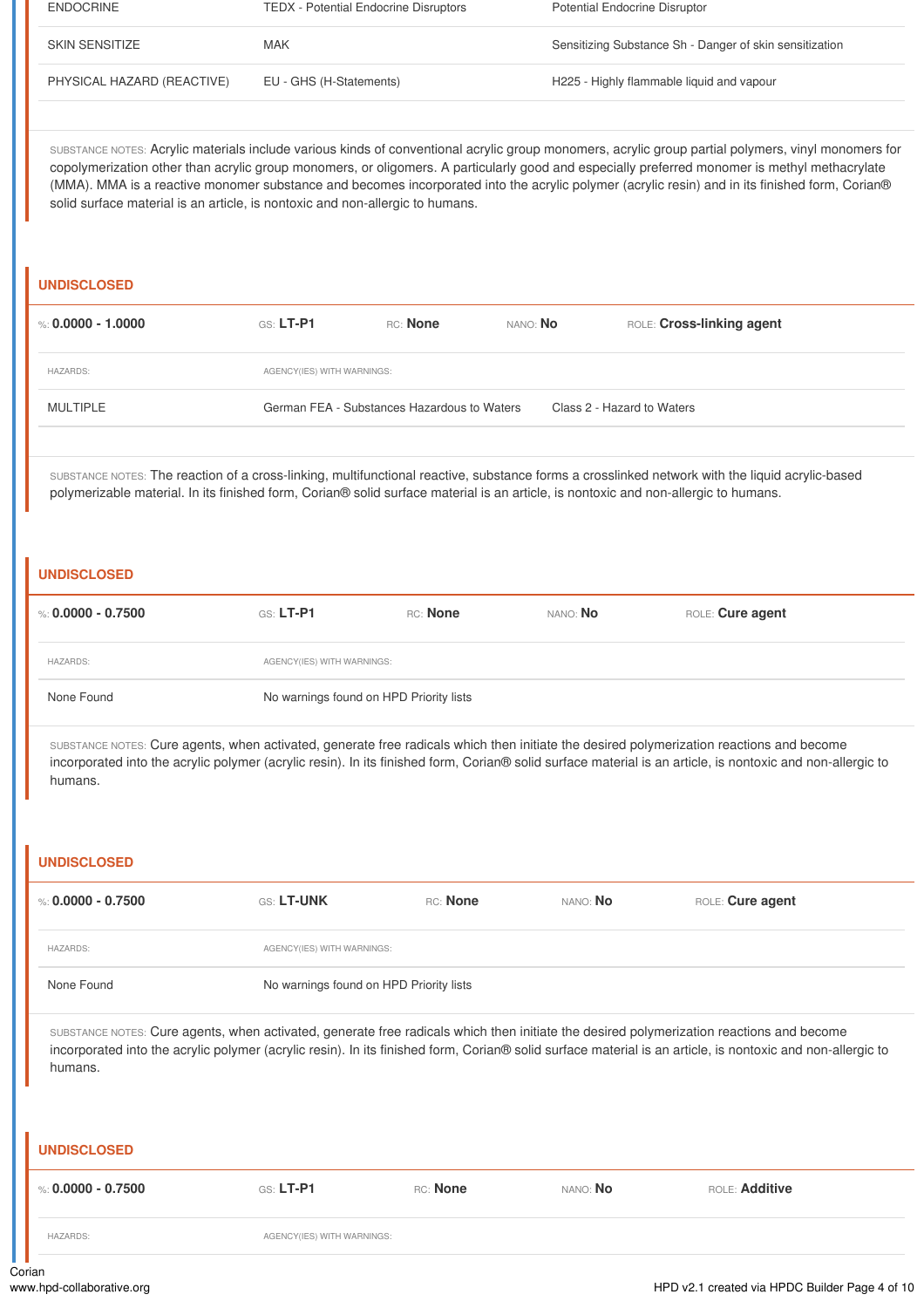SUBSTANCE NOTES: Additive for cure agents, when activated, generate free radicals which then initiate the desired polymerization reactions and become incorporated into the acrylic polymer (acrylic resin). In its finished form, Corian® solid surface material is an article, is nontoxic and nonallergic to humans.

#### **UNDISCLOSED**

| %: 0.0000 - 0.5000 | GS: NoGS                                | RC: None | nano: <b>No</b> | ROLE: Cross-linking agent |  |  |  |
|--------------------|-----------------------------------------|----------|-----------------|---------------------------|--|--|--|
| <b>HAZARDS:</b>    | AGENCY(IES) WITH WARNINGS:              |          |                 |                           |  |  |  |
| None Found         | No warnings found on HPD Priority lists |          |                 |                           |  |  |  |

SUBSTANCE NOTES: The reaction of a cross-linking, multifunctional reactive, substance forms a crosslinked network with the liquid acrylic-based polymerizable material. In its finished form, Corian® solid surface material is an article, is nontoxic and non-allergic to humans.

#### **TITANIUM DIOXIDE (TITANIUM DIOXIDE)** ID: **13463-67-7**

%: **0.0000 - 3.0000** GS: **LT-1** RC: **None** NANO: **No** ROLE: **Colorant** HAZARDS: AGENCY(IES) WITH WARNINGS: CANCER US CDC - Occupational Carcinogens Occupational Carcinogen CANCER CA EPA - Prop 65 Carcinogen - specific to chemical form or exposure route CANCER **IARC** IARC **IARC IARC CANCER IARC CANCER IARC I** occupational sources ENDOCRINE TEDX - Potential Endocrine Disruptors Potential Endocrine Disruptor CANCER MAK MAK Carcinogen Group 3A - Evidence of carcinogenic effects but not sufficient to establish MAK/BAT value

SUBSTANCE NOTES: Epoxidized soy bean oil (ESBO) is a common carrier for as delivered colorant/pigment dispersions, use of ESBO to deliver pigment dispersions containing certain pigments including titanium dioxide or carbon black functions to reduce and/or eliminate inhalable dust hazards of these colorants/pigments in a solid surface manufacturing process. Corian® Acrylic Solid Surface products are comprised of reacted monomers and resins, inert mineral fillers, and colorants, and are manufactured in the form of sheets and shapes (sinks and wash basins). The material inputs for Corian® solid surface are encapsulated by polymerization of acrylic-based reactants in the manufacturing process. In its finished form, Corian® solid surface material is an article, is nontoxic and non-allergic to humans.

#### **CARBON BLACK (CARBON BLACK)** ID: **1333-86-4**

| %: 0.0000 - 3.0000 | $GS: LT-1$                        | RC: None | NANO: No             | ROLE: Colorant/Pigment                                    |  |  |
|--------------------|-----------------------------------|----------|----------------------|-----------------------------------------------------------|--|--|
| <b>HAZARDS:</b>    | AGENCY(IES) WITH WARNINGS:        |          |                      |                                                           |  |  |
| CANCER             | US CDC - Occupational Carcinogens |          |                      | Occupational Carcinogen                                   |  |  |
| CANCER             | CA EPA - Prop 65                  |          |                      | Carcinogen - specific to chemical form or exposure route  |  |  |
| CANCER             | <b>IARC</b>                       |          | occupational sources | Group 2B - Possibly carcinogenic to humans - inhaled from |  |  |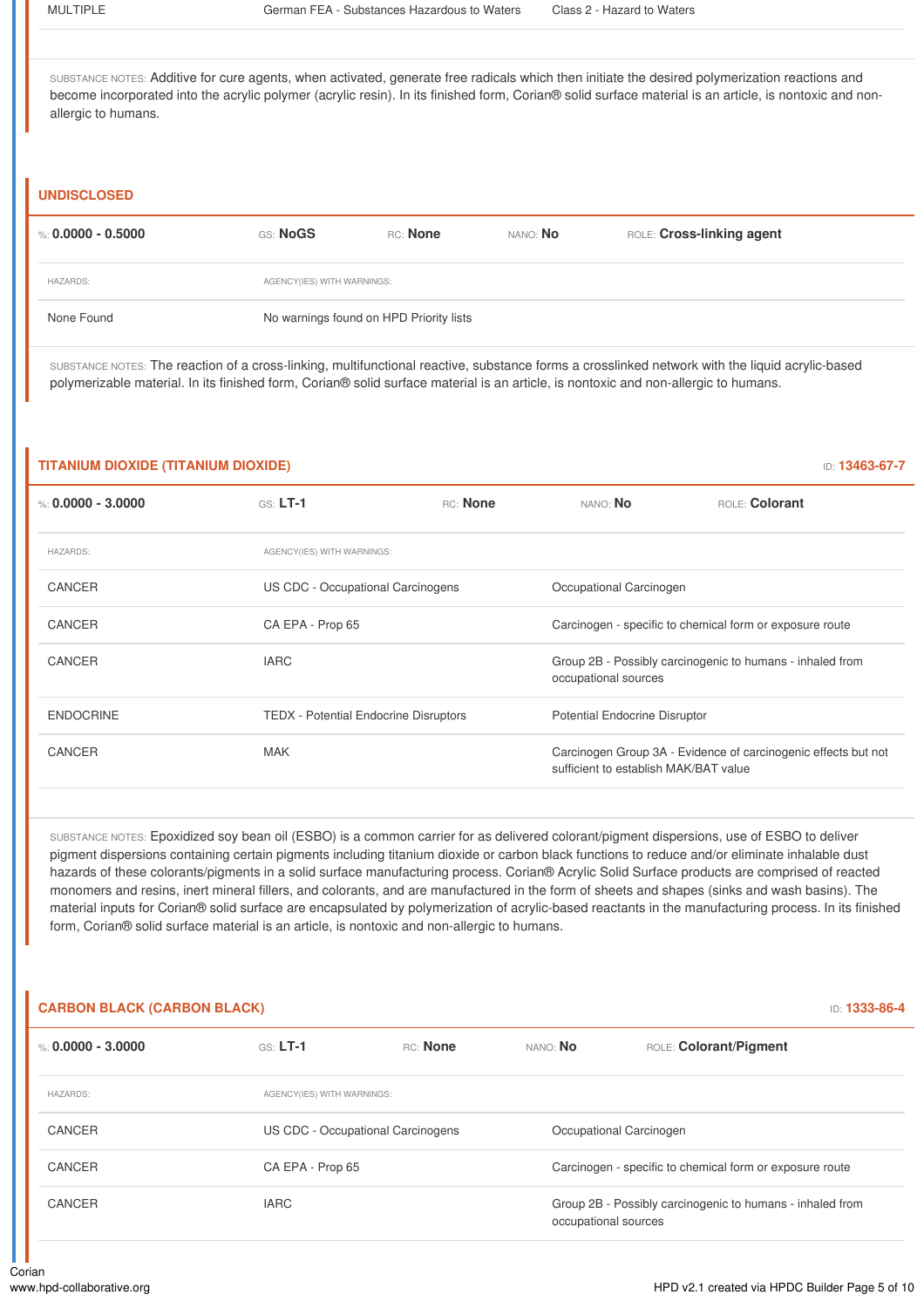CANCER MAK MAK Carcinogen Group 3B - Evidence of carcinogenic effects but not sufficient for classification SUBSTANCE NOTES: Epoxidized soy bean oil (ESBO) is a common carrier for as delivered colorant/pigment dispersions, use of ESBO to deliver pigment dispersions containing certain pigments including titanium dioxide or carbon black functions to reduce and/or eliminate inhalable dust hazards of these colorants/pigments in a solid surface manufacturing process. Corian® Acrylic Solid Surface products are comprised of reacted monomers and resins, inert mineral fillers, and colorants, and are manufactured in the form of sheets and shapes (sinks and wash basins). The material inputs for Corian® solid surface are encapsulated by polymerization of acrylic-based reactants in the manufacturing process. In its finished form, Corian® solid surface material is an article, is nontoxic and non-allergic to humans. **IRON OXIDE BLACK (IRON OXIDE BLACK)** ID: **12227-89-3** %: **0.0000 - 2.0000** GS: **LT-UNK** RC: **None** NANO: **No** ROLE: **Colorant/Pigment** HAZARDS: AGENCY(IES) WITH WARNINGS: None Found No warnings found on HPD Priority lists SUBSTANCE NOTES: Epoxidized soy bean oil (ESBO) is a common carrier for as delivered colorant/pigment dispersions, use of ESBO to deliver pigment dispersions containing certain pigments including titanium dioxide or carbon black functions to reduce and/or eliminate inhalable dust hazards of these colorants/pigments in a solid surface manufacturing process. **ZINC SULFIDE (ZINC SULFIDE)** ID: **1314-98-3** %: **0.0000 - 2.5000** GS: **LT-UNK** RC: **None** NANO: **No** ROLE: **Colorant/Pigment** HAZARDS: AGENCY(IES) WITH WARNINGS: None Found No warnings found on HPD Priority lists SUBSTANCE NOTES: Epoxidized soy bean oil (ESBO) is a common carrier for as delivered colorant/pigment dispersions, use of ESBO to deliver pigment dispersions containing certain pigments including titanium dioxide or carbon black functions to reduce and/or eliminate inhalable dust hazards of these colorants/pigments in a solid surface manufacturing process. Corian® Acrylic Solid Surface products are comprised of reacted monomers and resins, inert mineral fillers, and colorants, and are manufactured in the form of sheets and shapes (sinks and wash basins). The material inputs for Corian® solid surface are encapsulated by polymerization of acrylic-based reactants in the manufacturing process. In its finished form, Corian® solid surface material is an article, is nontoxic and non-allergic to humans. **EPOXIDIZED SOYBEAN OIL (EPOXIDIZED SOYBEAN OIL)** ID: **8013-07-8** %: **0.0000 - 2.0000** GS: **LT-UNK** RC: **None** NANO: **No** ROLE: **Additive** HAZARDS: AGENCY(IES) WITH WARNINGS: None Found No warnings found on HPD Priority lists SUBSTANCE NOTES: Epoxidized soy bean oil (ESBO) is a common carrier for as delivered colorant/pigment dispersions, use of ESBO to deliver pigment dispersions containing certain pigments including titanium dioxide or carbon black functions to reduce and/or eliminate inhalable dust hazards of these colorants/pigments in a solid surface manufacturing process. **POLYMETHYL METHACRYLATE (PMMA) (POLYMETHYL METHACRYLATE (PMMA))** ID: **9011-14-7** %: **0.0000 - 20.0000** GS: **LT-P1** RC: **None** NANO: **No** ROLE: **Polymer** Corian www.hpd-collaborative.org example of the example of the example of the HPD v2.1 created via HPDC Builder Page 6 of 10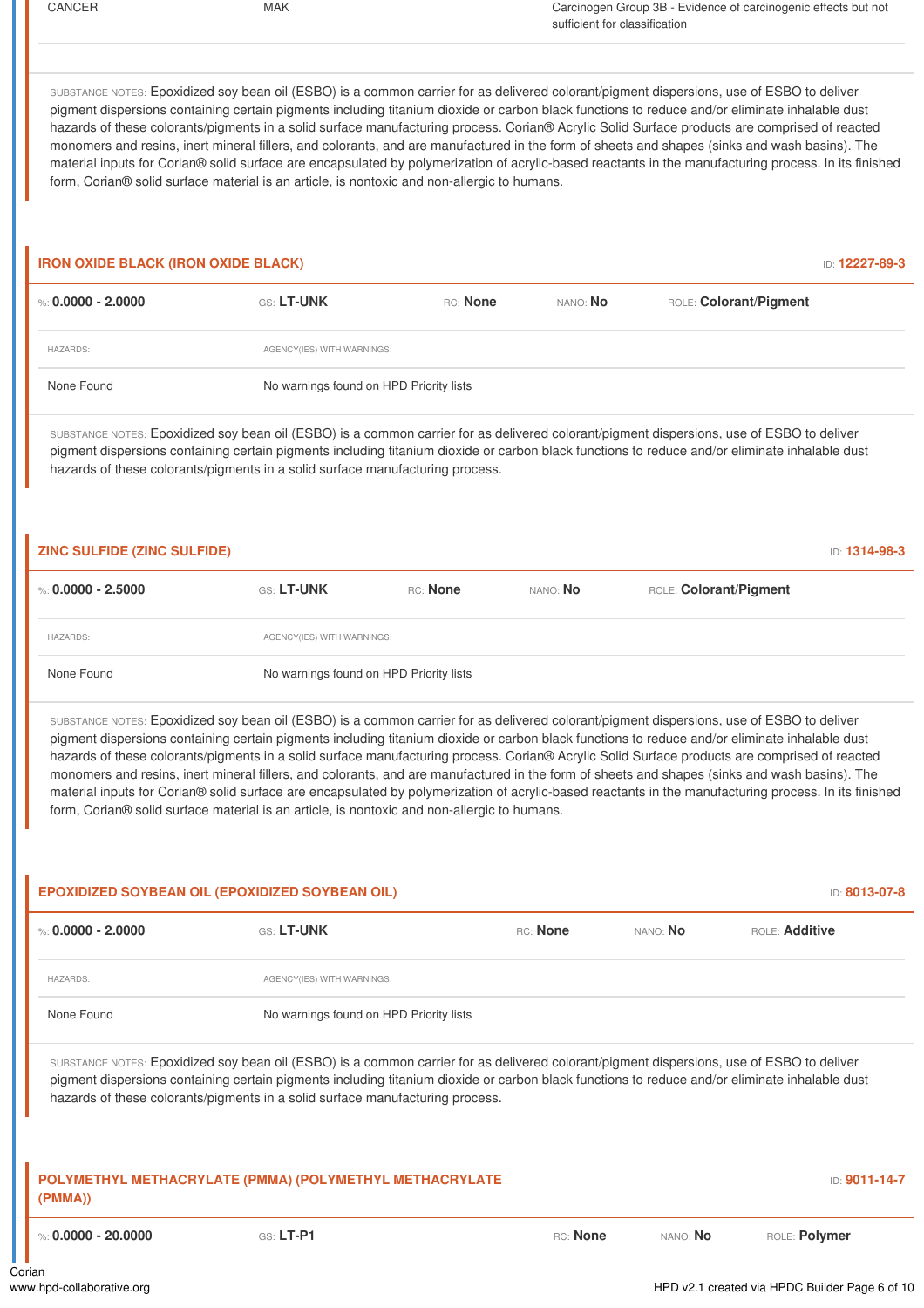HAZARDS: AGENCY(IES) WITH WARNINGS:

RESPIRATORY **AOEC - Asthmagens** Asthmagen Asthmagen (Rs) - sensitizer-induced

SUBSTANCE NOTES: Noncrosslinked polymer component or acrylic polymer in acrylic solid surface material. In its finished form, Corian® solid surface material is an article, is nontoxic and non-allergic to humans.

#### **BUTYL ACRYLATE (BUTYL ACRYLATE)** ID: **141-32-2**

| %: 0.0000 - 10.0000    | <b>GS: LT-UNK</b>          | RC: None                | nano: <b>No</b> | ROLE: Polymerizable reactive monomer                    |  |  |
|------------------------|----------------------------|-------------------------|-----------------|---------------------------------------------------------|--|--|
| <b>HAZARDS:</b>        | AGENCY(IES) WITH WARNINGS: |                         |                 |                                                         |  |  |
| <b>EYE IRRITATION</b>  | EU - R-phrases             |                         |                 | R36 - Irritating to eyes                                |  |  |
| <b>SKIN IRRITATION</b> | EU - R-phrases             |                         |                 | R38 - Irritating to skin                                |  |  |
| <b>SKIN SENSITIZE</b>  | EU - R-phrases             |                         |                 | R43 - May cause sensitization by skin contact           |  |  |
| <b>SKIN IRRITATION</b> | EU - GHS (H-Statements)    |                         |                 | H315 - Causes skin irritation                           |  |  |
| <b>SKIN SENSITIZE</b>  |                            | EU - GHS (H-Statements) |                 | H317 - May cause an allergic skin reaction              |  |  |
| <b>EYE IRRITATION</b>  | EU - GHS (H-Statements)    |                         |                 | H319 - Causes serious eye irritation                    |  |  |
| <b>SKIN SENSITIZE</b>  | <b>MAK</b>                 |                         |                 | Sensitizing Substance Sh - Danger of skin sensitization |  |  |

SUBSTANCE NOTES: Acrylic materials include various kinds of conventional acrylic group monomers, acrylic group partial polymers, vinyl monomers for copolymerization other than acrylic group monomers, or oligomers. Butyl Acrylate is a reactive monomer substance and becomes incorporated into the acrylic polymer (acrylic resin) and in its finished form, Corian® solid surface material is an article, is nontoxic and non-allergic to humans.

#### **UNDISCLOSED**

| %: 0.0000 - 1.0000 | $GS: LT-PI$                | RC: None                                    | NANO: <b>No</b>            | ROLE: Cure Agent |  |  |
|--------------------|----------------------------|---------------------------------------------|----------------------------|------------------|--|--|
| <b>HAZARDS:</b>    | AGENCY(IES) WITH WARNINGS: |                                             |                            |                  |  |  |
| <b>MULTIPLE</b>    |                            | German FEA - Substances Hazardous to Waters | Class 2 - Hazard to Waters |                  |  |  |
|                    |                            |                                             |                            |                  |  |  |

SUBSTANCE NOTES: Cure agents, when activated, generate free radicals which then initiate the desired polymerization reactions and become incorporated into the acrylic polymer (acrylic resin). In its finished form, Corian® solid surface material is an article, is nontoxic and non-allergic to humans.

#### **IRON HYDROXIDE OXIDE YELLOW (IRON HYDROXIDE OXIDE YELLOW)** ID: **20344-49-4**

| %: 0.0000 - 2.0000 | GS: LT-UNK                              | RC: None | nano: <b>No</b> | ROLE: Colorant/Pigment |
|--------------------|-----------------------------------------|----------|-----------------|------------------------|
| <b>HAZARDS:</b>    | AGENCY(IES) WITH WARNINGS:              |          |                 |                        |
| None Found         | No warnings found on HPD Priority lists |          |                 |                        |

SUBSTANCE NOTES: Epoxidized soy bean oil (ESBO) is a common carrier for as delivered colorant/pigment dispersions, use of ESBO to deliver pigment dispersions containing certain pigments including titanium dioxide or carbon black functions to reduce and/or eliminate inhalable dust

Corian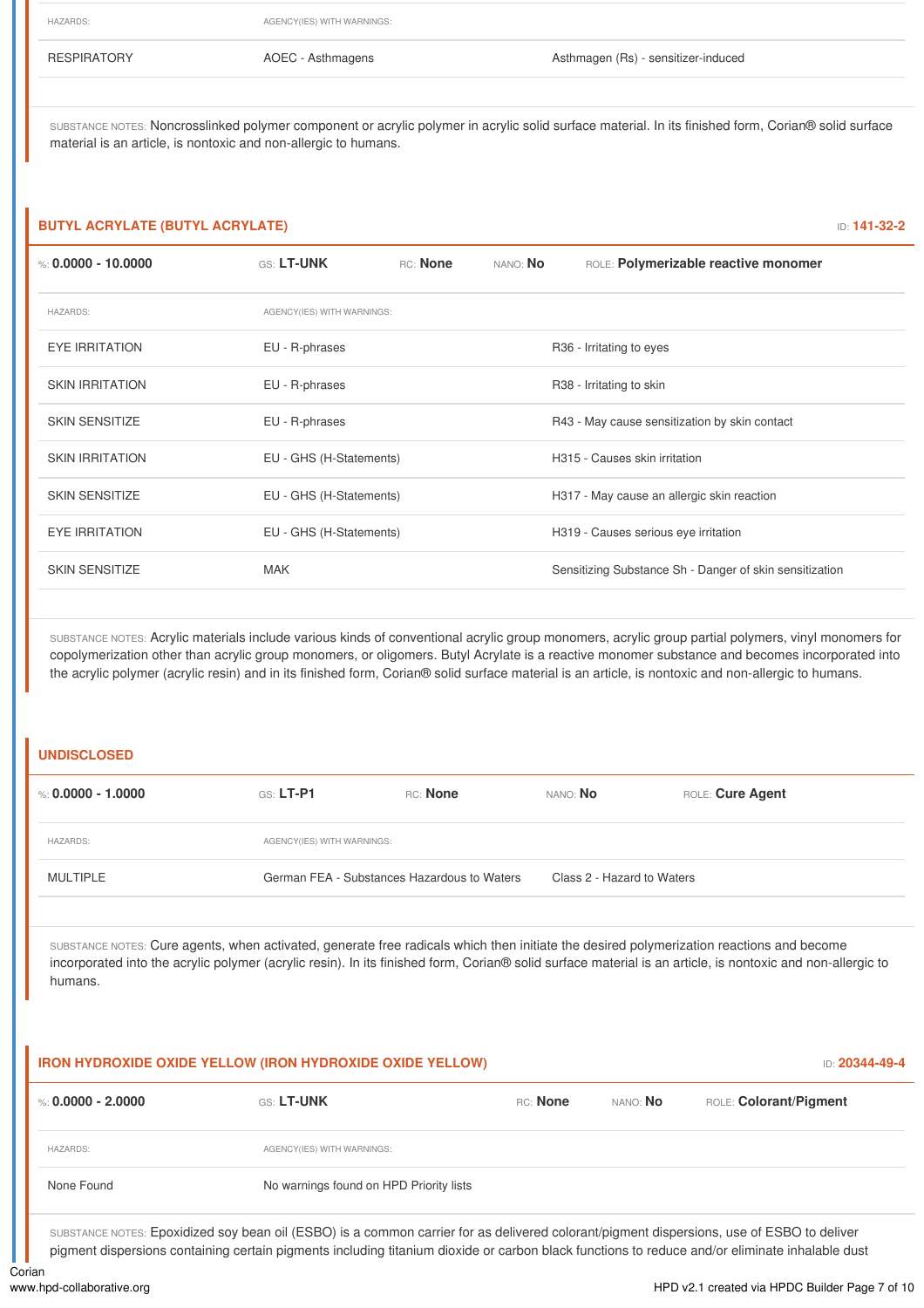hazards of these colorants/pigments in a solid surface manufacturing process. Corian® Acrylic Solid Surface products are comprised of reacted monomers and resins, inert mineral fillers, and colorants, and are manufactured in the form of sheets and shapes (sinks and wash basins). The material inputs for Corian® solid surface are encapsulated by polymerization of acrylic-based reactants in the manufacturing process. In its finished form, Corian® solid surface material is an article, is nontoxic and non-allergic to humans.

# **Section 3: Certifications and Compliance**

This section lists applicable certification and standards compliance information for VOC emissions and VOC content. Other types of *health or environmental performance testing or certifications completed for the product may be provided.*

| <b>VOC EMISSIONS</b>                                        | <b>GREENGUARD GOLD CERTIFICATION</b> |                                 |                                                       |
|-------------------------------------------------------------|--------------------------------------|---------------------------------|-------------------------------------------------------|
| CERTIFYING PARTY: Third Party<br>APPLICABLE FACILITIES: All | ISSUE DATE: $2006$ -<br>11-07        | EXPIRY DATE: 2017-<br>$11 - 07$ | CERTIFIER OR LAB: $\mathsf{UL}$<br><b>ENVIRONMENT</b> |
| CERTIFICATE URL:                                            |                                      |                                 |                                                       |
| http://productguide.ulenvironment.com/ProductDetail.aspx?   |                                      |                                 |                                                       |
| productID=3151&BrandID=443                                  |                                      |                                 |                                                       |

CERTIFICATION AND COMPLIANCE NOTES: Certification is renewed on an annual basis. The renew cycle date is November 7th. Corian® solid surface and accessories have been evaluated under the GREENGUARD certification program since 2006. UL 2818 - 2013 Gold Standard for Chemical Emissions for Building Materials, Finishes and Furnishings: Building products and interior finishes are determined compliant in accordance with California Department of Public Health (CDPH) Standard Method V1.1-2010 using a Classroom Environment. Commercial furniture and furnishings are tested in accordance with ANSI/BIFMA M7.1-2011(R2016) and determined to comply with ANSI/BIFMA X7.1-2011(R2016) and ANSI/BIFMA e3- 2014e Credit 7.6.1, 7.6.2, and 7.6.3 in an Open Plan Office Environment. Products also determined compliant in accordance with California Department of Public Health (CDPH) Standard Method V1.1-2010 in the office environment. Product tested in accordance with UL 2821 test method to show compliance to emission limits on UL 2818. Section 7.1 and 7.2.

| <b>VOC EMISSIONS</b>                                                                                                                                                | <b>Home Innovation NGBS Green Certified Products</b> |                                 |                                                |  |
|---------------------------------------------------------------------------------------------------------------------------------------------------------------------|------------------------------------------------------|---------------------------------|------------------------------------------------|--|
| CERTIFYING PARTY: Second Party<br><b>APPLICABLE FACILITIES:</b><br><b>CERTIFICATE URL:</b>                                                                          | ISSUE DATE: 2009-06-<br>17                           | EXPIRY DATE: 2018-<br>$05 - 31$ | CERTIFIER OR LAB: Home<br>Innovation           |  |
| CERTIFICATION AND COMPLIANCE NOTES:<br><b>RECYCLED CONTENT</b>                                                                                                      | <b>SCS Global Services</b>                           |                                 |                                                |  |
| CERTIFYING PARTY: Third Party<br>APPLICABLE FACILITIES: Facility in United States.<br><b>CERTIFICATE URL:</b><br>https://www.scsglobalservices.com/certified-green- | <b>ISSUE DATE: 2007-06-</b><br>01                    | EXPIRY DATE: 2017-<br>11-30     | CERTIFIER OR LAB: SCS Global<br><b>Systems</b> |  |

products-guide

CERTIFICATION AND COMPLIANCE NOTES: [Corian® Terra Collection, Including the product colors: Antarctica, Cocoa Brown, Fawn, Green Tea, Laurel Branch, Matterhorn, Moss, and Platinum are certified to have a minimum 6% Pre-Consumer Recycled Acrylic Content, refer to Registration # SCS-MC-01572.] [Corian® Terra Collection, Including the product colors: Acorn, Aqualite, Bethany, Blue Pebble, Canvas, Cottage Lane, Doeskin, Granola, Graylite, Medea, Mojave, Oat, Pine, Sahara, Suede, Warm Soapstone, and Willow are certified to have a minimum 13% Pre-Consumer Recycled Acrylic Content, refer to Registration # SCS-MC-01571.] [Corian® Terra Collection, Including the product colors: Dove, Raffia, Rice Paper, Serene Sage, Silver Birch, Tundra, Whisper and White Jasmine are certified to have a minimum 20% Pre-Consumer

Corian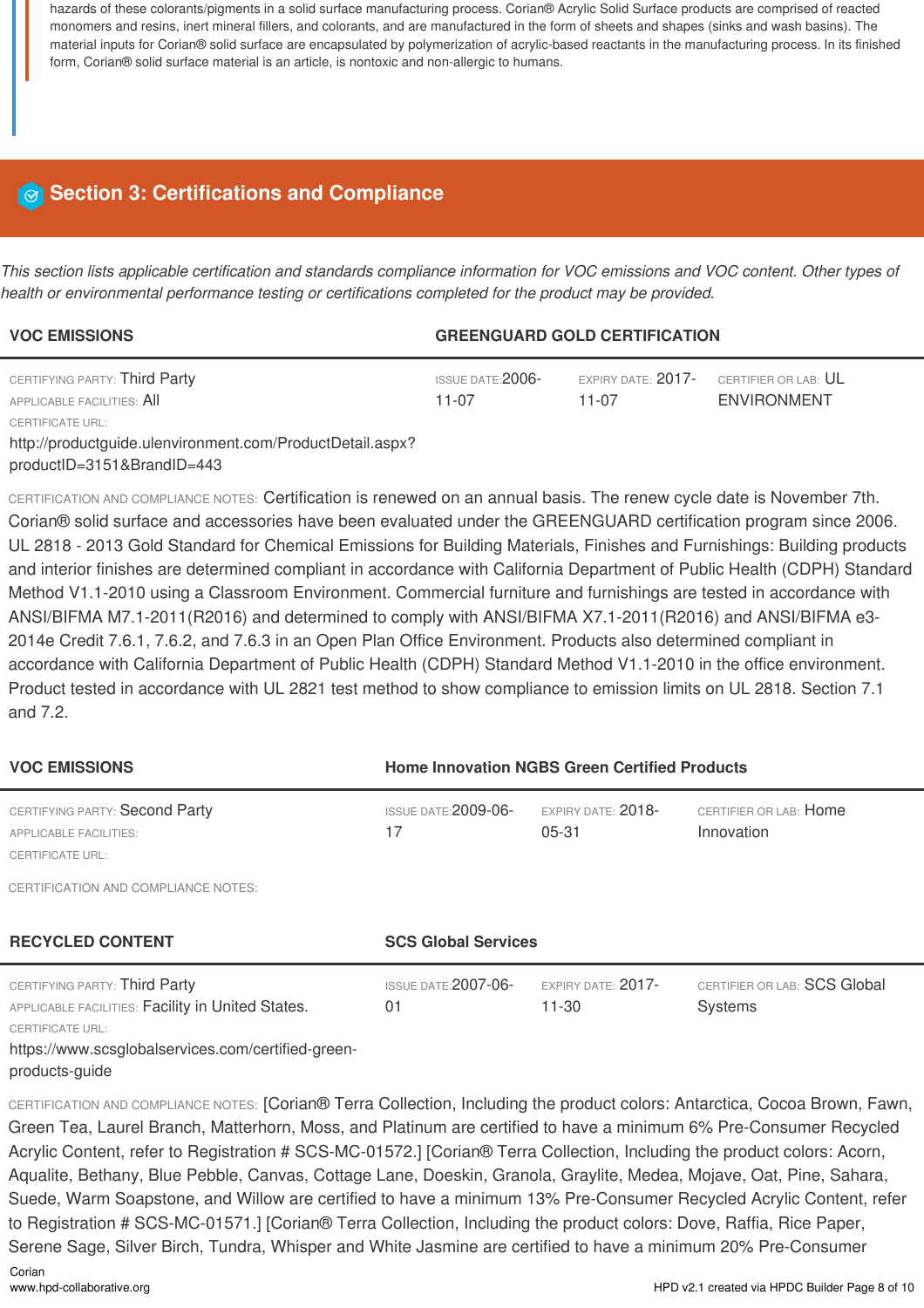Recycled Acrylic Content, refer to Registration # SCS-MC-02589.] Corian® Terra Collection conforms to the SCS Recycled Content Standard V7-0. Corian® Terra Collection colors are low VOC emitting, non-porous, long lasting surfaces and like all Corian® solid surfacing can be easily renewed and repaired.

# **Section 4: Accessories**

This section lists related products or materials that the manufacturer requires or recommends for installation (such as adhesives or fasteners), maintenance, cleaning, or operations. For information relating to the contents of these related products, refer to their *applicable Health Product Declarations, if available.*

### **DUPONT™ JOINT ADHESIVE** HPD URL: **No HPD link provided**

CONDITION WHEN RECOMMENDED OR REQUIRED AND/OR OTHER NOTES:

DuPont™ Joint Adhesive is comprised of Component A and Component B. DuPont™ Joint Adhesive for use with quartz and solid surfaces is produced in a range of specific colors to match with DuPont Corian® and Zodiaq® surfaces. Color-coordinated DuPont™ Joint Adhesive bonds DuPont™ Corian® solid surface with inconspicuous seams. This results in a smooth surface that enables you to create large designs fashioned from a single element.

# **Section 5: General Notes**

Corian® solid surface is certified by UL Environment for low chemical emissions in accordance with UL 2818 - 2013 Gold Standard for Chemical Emissions for Building Materials, Finishes and Furnishings. Building products and interior finishes are determined compliant in accordance with California Department of Public Health (CDPH) Standard Method V1.1-2010 using a Classroom Environment. Commercial furniture and furnishings are tested in accordance with ANSI/BIFMA M7.1- 2011(R2016) and determined to comply with ANSI/BIFMA X7.1-2011(R2016) and ANSI/BIFMA e3-2014e Credit 7.6.1, 7.6.2, and 7.6.3 in an Open Plan Office Environment. Products also determined compliant in accordance with California Department of Public Health (CDPH) Standard Method V1.1-2010 in the office environment. Product tested in accordance with UL 2821 test method to show compliance to emission limits on UL 2818. Section 7.1 and 7.2. LEED v4 Materials and Resources (MR Credit) Building Product Disclosure and Optimization - Environmental Product Declarations (EPD) are now available. DuPont is leading the industry by providing EPDs for Corian® solid surface and Zodiaq® quartz products and contributing towards LEED v4 in this new Credit category. For Corian® solid surface EPD refer to http://www.corian.com/IMG/pdf/corian-solidsurface-epd.pdf and for Zodiaq® quartz EPD refer tohttp://www.zodiaq.com/IMG/pdf/zodiaq-quartz-epd.pdf

# **Section 6: References**

# **MANUFACTURER INFORMATION**

MANUFACTURER: **E. I. du Pont de Nemours and Company** ADDRESS: **Chestnut Run Plaza, 974 Centre Road P. O. Box 2915 Wilmington DE 19805, USA** WEBSITE: **http://www.corian.com/**

CONTACT NAME: **Michael A. Banks** TITLE: **Dr.** PHONE: **716-879-4610** EMAIL: **michael-arthur.banks@dupont.com**